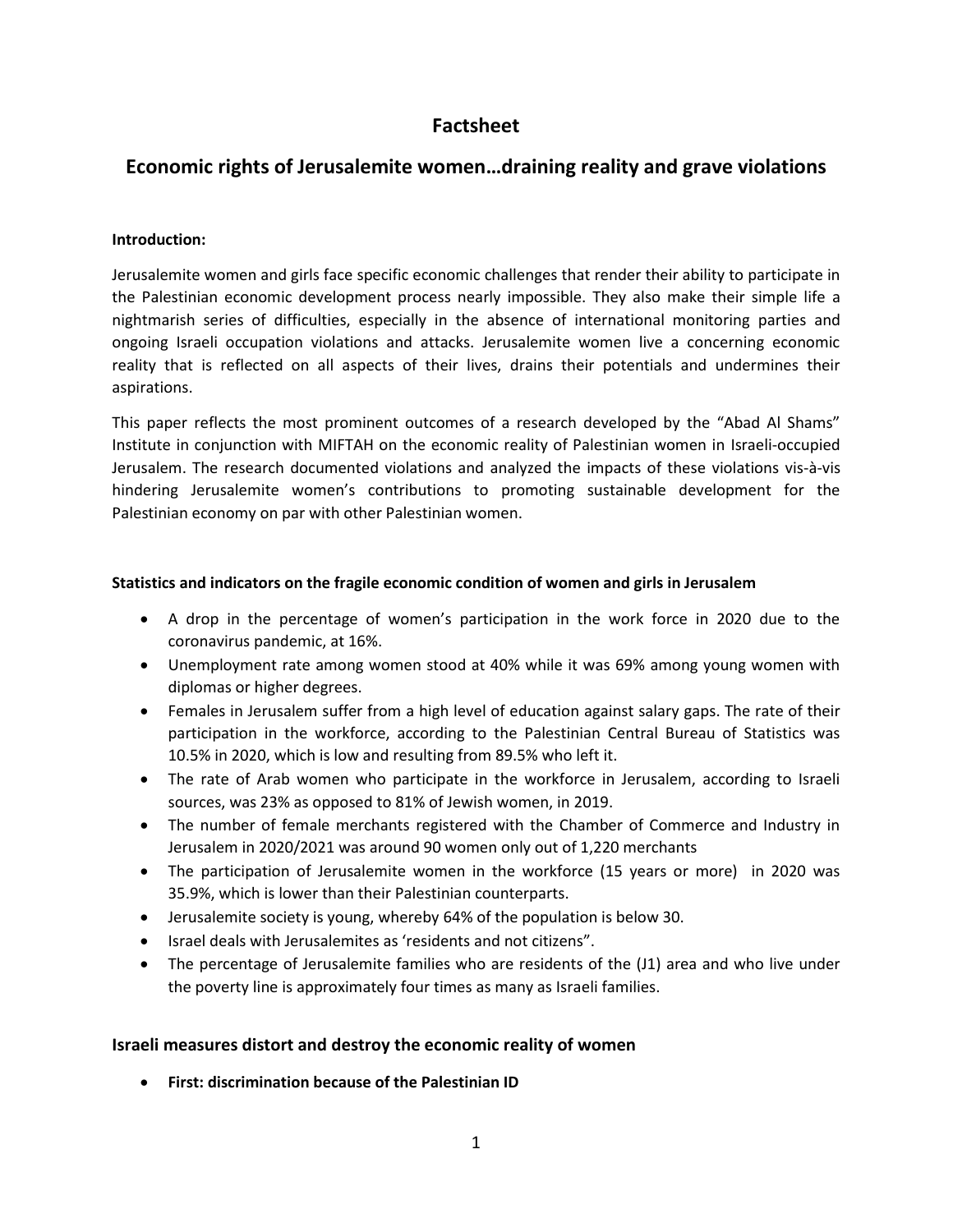- Israel imposes many measures to pressure Jerusalemite women in order to alter their Palestinian identity to meld with Israeli society, including imposing Hebrew, whereby job opportunities and official documents, economic, financial and bank transactions are all in Hebrew.
- Discrimination in employment and securing a suitable job: the percentage of Jerusalemite women between the ages of 25 and 64 and who are part of the labor force in Jerusalem is only 22%, while high quality jobs are confined to West Jerusalem institutions. Jerusalemites suffer from racial discrimination within Israeli institutions and companies.

## **Second: Economic burdens linked to housing, the racist, separation wall and the siege imposed on the city**

- Israeli taxes adversely and clearly affect housing and women's ability to secure housing. The average price of a 100 square-meter apartment in East Jerusalem ranges between \$400,000 and \$800,000, while rent for a flat of the same size costs around \$800 to \$1500 or more.
- Women lost a large part of their properties, lands and natural wealth to Israeli confiscation when it occupied around 26,300 dunams of land for Israeli settlement construction. Hence, they lost their natural right to transfer this wealth or benefit from it.
- Palestinians are only allowed construction on 13% of the land in East Jerusalem and are only granted 7% of building permits.
- Families who are forced to build their homes without a license are made to pay high fines and later to demolish their homes…any wealth women saved to secure their home is lost and they drown in debt and fines.
- The demolition policy strips women of their homes and puts their children out in the streets, yet another push towards poverty
- 39% of houses built without a permit in East Jerusalem have received demolition orders. Women are forced to endure hefty financial burdens pertaining to residency and family reunification expenses.

### **Third: Women entrepreneurs…shocking challenges**

Women entrepreneurs in the city suffer from several challenges including: lack of expertise, the absence of the necessary competitive skills, the absence of specialization according to development needs, the lack of appropriate capital for the development and management of projects and marketing and the incessant tracking of occupation authorities.

Mrs. Ola Boujih says: I suffered from cancer for over 16 years and the painkillers kept me from my family. I saw it crumbling in front of me…so I decided to pull myself together and start my project. I created "Istabrak" but Israeli occupation authorities confiscated my merchandise four times during raids on exhibits in which I was participating.

Even though the Israeli National Insurance categorized me as disabled, the Israeli municipality froze my assets, citing high property tax (Arnona) dues. In the winter, my house leaks and there is always the danger of an electrical short circuit. My family has debts of over ILS200,000 and I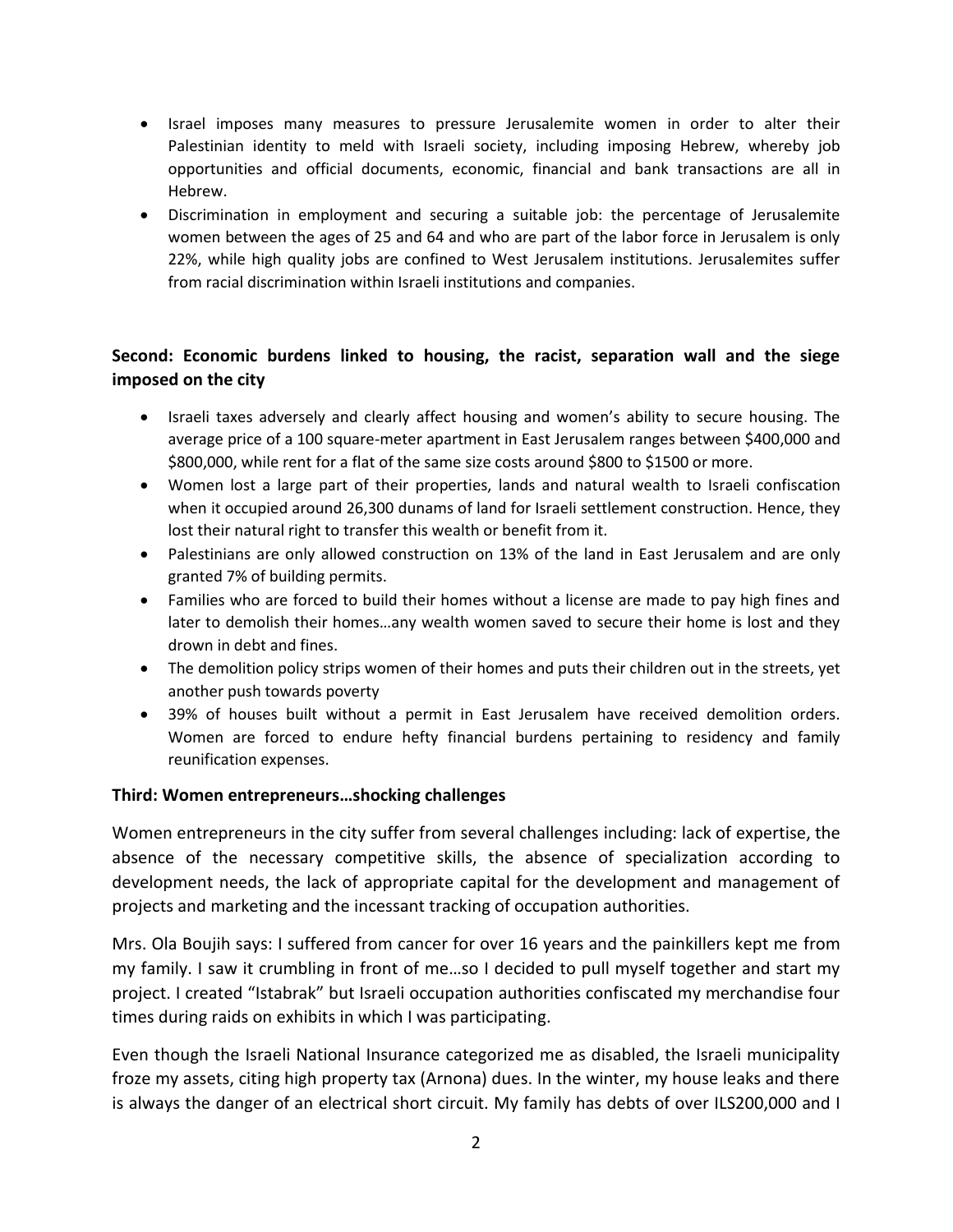hoped that my project would improve our economic conditions but Israeli measures have made that impossible.

### **Outcomes of the study:**

The factsheet focused on a study sample of low-income individuals within poverty line perimeters in Israel (ILS2,811 per/individual and ILS10,542 per a two-parent, three children household). The percentage of women who hail from rural areas of the city was 23.2%, of which 71.4% were subjected to violations of their rights as rural women and girls.

- 43.4% of the sample has an income ranging between ILS3000-ILS5000 and 37.1% was below ILS3000.
- The spending rate for 40.3% of the sample was between ILS3000-5000, while 37% spent between ILS5000-7000. Furthermore, 59.7% of the sample does not receive appropriate social security services.
- 76.3% do not enjoy the same rights and privileges as Israeli women, which means Jerusalemite workers are discriminated against because of their national identity.
- The most striking cases of discrimination against women pertained to work conditions: 18.8% cited working hours; 10.4% the type and nature of the work; 29.2% said discrimination in treatment; and 14.6% cited discrimination in wages.
- 70.0% of the sample were subjected to violence
- 35.2% of the sample do not have a written contract
- For 46.7%, the contract was in Hebrew
- 70.6% of the sample never receive bonuses or promotions
- 46.9% do not have maternal and childcare rights
- 60.8% of women and girls cross Israeli checkpoints every day to get to work
- 55.8% of the sample believe the internal atmosphere of their workplace is unsafe
- 13.6% of the sample recently had their properties confiscated
- 30.5% had their homes demolished or have received demolition orders
- 44.1% of Jerusalemites do not have the right to choose their residence

### **Economic rights and international treaties**

International treaties guaranteed the economic rights of Jerusalemite women as basic rights, confirming the right of self-determination for peoples. By virtue of this right, people are free to seek achievement of their economic growth and to freely utilize their wealth and natural resources. Under no circumstance should any people be deprived of their specific reasons for life. **The question remains: is Israel committed to promoting the economic reality of Jerusalemite women in accordance with international agreements?**

Israel has blatantly violated all of the economic rights of Jerusalemite women and girls through exercising racial discrimination.